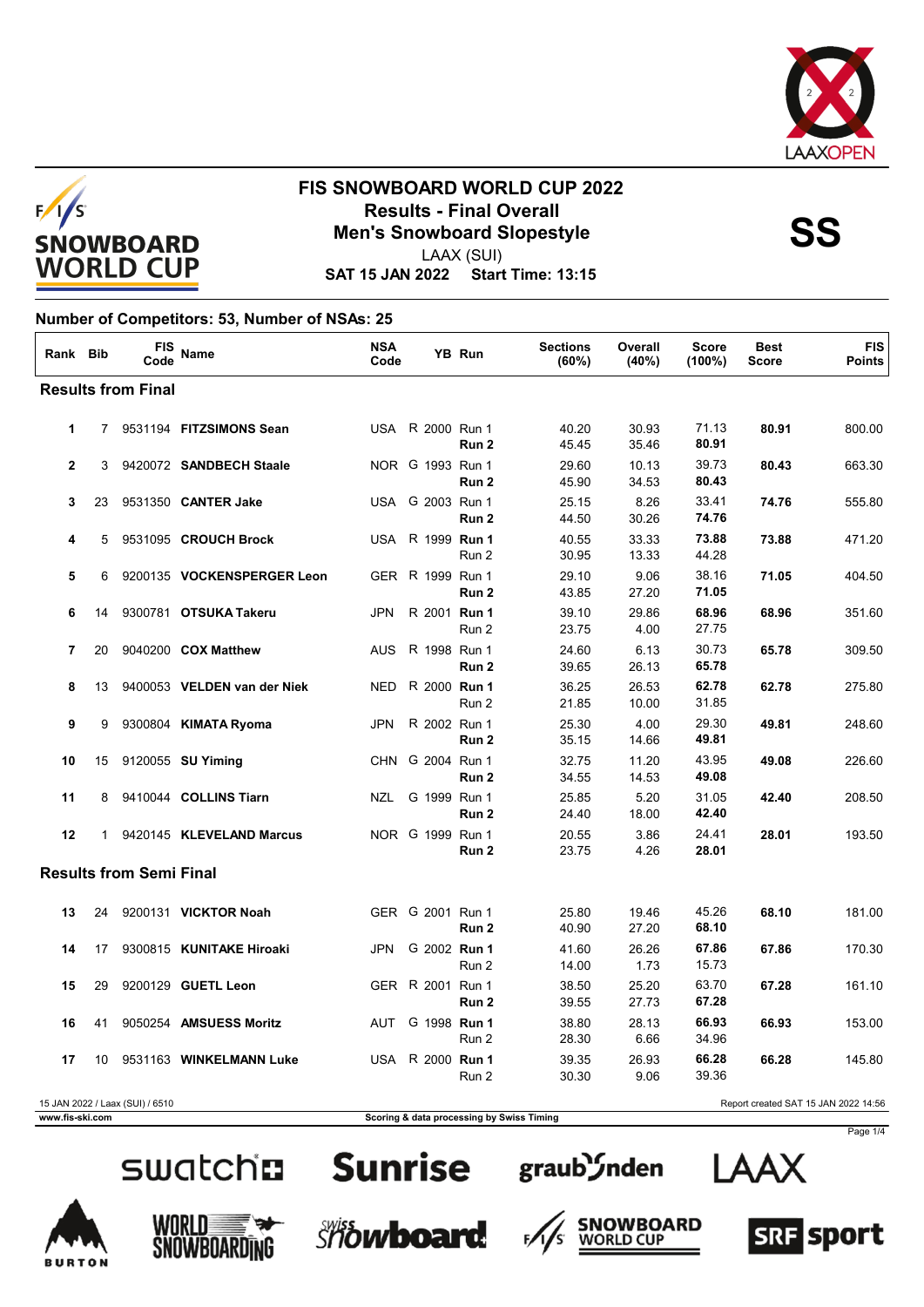



LAAX (SUI)

**SAT 15 JAN 2022 Start Time: 13:15**

| Rank Bib |    | FIS<br>Code                       | <b>Name</b>                                               | <b>NSA</b><br>Code |                  | YB Run                    |          | <b>Sections</b><br>(60%) |           |          | Overall<br>(40%) | <b>Score</b><br>$(100\%)$ |                | <b>Best</b><br><b>Score</b> |                      | <b>FIS</b><br><b>Points</b> |
|----------|----|-----------------------------------|-----------------------------------------------------------|--------------------|------------------|---------------------------|----------|--------------------------|-----------|----------|------------------|---------------------------|----------------|-----------------------------|----------------------|-----------------------------|
| 18       | 2  |                                   | 9420133 ROISLAND Mons                                     |                    | NOR R 1997 Run 1 | Run <sub>2</sub>          |          | 32.10<br>38.35           |           |          | 9.86<br>27.20    | 41.96                     | 65.55          | 65.55                       |                      | 139.30                      |
| 19       | 51 |                                   | 9420129 KLEIVDAL Stian                                    |                    | NOR R 1997 Run 1 | Run 2                     |          | 22.90<br>37.95           |           |          | 6.13<br>27.06    | 29.03<br>65.01            |                | 65.01                       |                      | 133.30                      |
| 20       | 18 |                                   | 9510438 HUBER Nicolas                                     | SUI                |                  | G 1995 Run 1<br>Run 2     |          | 34.60<br>28.15           |           |          | 24.53<br>10.13   | 38.28                     | 59.13          | 59.13                       |                      | 127.80                      |
| 21       | 33 |                                   | 9480582 KHADARIN Vladislav                                | <b>RUS</b>         | R 1998 Run 1     | Run 2                     |          | 29.95<br>36.50           |           |          | 10.93<br>21.46   | 40.88                     | 57.96          | 57.96                       |                      | 122.50                      |
| 22       | 26 | 9050251                           | <b>MILLAUER Clemens</b>                                   | <b>AUT</b>         | R 1994 Run 1     | Run <sub>2</sub>          |          | 27.65<br>35.25           |           |          | 17.60<br>22.53   | 45.25<br>57.78            |                | 57.78                       |                      | 117.60                      |
| 23       | 22 |                                   | 9420140 TISCHENDORF Fridtjof                              |                    | NOR R 1997 Run 1 | Run 2                     |          | 26.60<br>27.20           |           |          | 4.00<br>10.80    |                           | 30.60<br>38.00 | 38.00                       |                      | 112.80                      |
| 24       | 21 |                                   | 9500081 MATTSSON Niklas                                   |                    | SWE R 1992 Run 1 | Run <sub>2</sub>          |          | 11.35<br>18.15           |           |          | 2.13<br>4.13     | 13.48<br>22.28            |                | 22.28                       |                      | 108.20                      |
| Rank Bib |    |                                   | Code Name                                                 | <b>NSA</b><br>Code |                  | YB Run                    | J1       |                          | $J2$ $J3$ | J4       | J5 J6            |                           | J7 J8          | <b>Score</b>                | Best<br><b>Score</b> | <b>FIS</b><br><b>Points</b> |
|          |    | <b>Results from Qualification</b> |                                                           |                    |                  |                           |          |                          |           |          |                  |                           |                |                             |                      |                             |
| 25       | 11 |                                   | 9060003 de BUCK Sebbe                                     |                    | BEL G 1995 Run 1 | Run 2                     | 8<br>68  | 13<br>60                 | 17<br>61  | 18<br>62 | 8<br>60          |                           |                | 62.20                       | 12.80 62.20          | 103.70                      |
| 26       | 53 |                                   | 9150266 HRONES Jakub                                      |                    | CZE G 2004 Run 1 | Run 2                     | 52<br>67 | 51<br>57                 | 50<br>60  | 52<br>60 | 52<br>66         |                           |                | 51.40<br>62.00              | 62.00                | 99.20                       |
| 27       | 43 |                                   | 9030049 CHIARADIO de la IGLESIA Federico ARG R 1997 Run 1 |                    |                  | Run 2                     | 28<br>57 | 25<br>59                 | 26<br>62  | 29<br>58 | 27<br>59         |                           |                | 27.00<br>59.00              | 59.00                | 94.90                       |
| 28       | 47 |                                   | 9510412 HOFMANN Patrick                                   | SUI                | G 2001 Run 1     | Run 2                     | 58<br>15 | 58<br>16                 | 59<br>18  | 57<br>18 | 60<br>17         |                           |                | 58.40<br>16.80              | 58.40                | 90.60                       |
| 29       | 31 |                                   | 9500160 MATHISEN William                                  |                    | SWE G 2003 Run 1 | Run 2                     | 56<br>55 | 56<br>58                 | 59<br>57  | 58<br>57 | 58<br>57         |                           |                | 57.40<br>56.80              | 57.40                | 86.40                       |
| 30       | 12 |                                   | 9510319 THOENEN Moritz                                    | SUI                | R 1996 Run 1     | Run <sub>2</sub>          | 26<br>55 | 32<br>60                 | 25<br>57  | 28<br>55 | 30<br>55         |                           |                | 28.20<br>56.40              | 56.40                | 82.20                       |
| 31       | 37 |                                   | 9240028 FRICZ Botond Istvan                               |                    | HUN G 2000 Run 1 | Run 2                     | 5<br>59  | $\overline{4}$<br>56     | 9<br>58   | 11<br>56 | 13<br>52         |                           |                | 8.40<br>56.20               | 56.20                | 78.00                       |
| 32       | 36 |                                   | 9700047 JAROS Samuel                                      |                    | SVK G 2001 Run 1 | Run 2                     | 57<br>30 | 55<br>34                 | 54<br>32  | 54<br>30 | 56<br>30         |                           |                | 55.20<br>31.20              | 55.20                | 73.90                       |
| 33       | 55 |                                   | 9110019 YANEZ Alvaro                                      | CHI                | G 2002 Run 1     | Run 2                     | 22<br>50 | 27<br>47                 | 19<br>49  | 18<br>50 | 20<br>46         |                           |                | 21.20<br>48.40              | 48.40                | 69.70                       |
| 34       | 32 |                                   | 9400067 WOLF Casper                                       |                    | NED G 2001 Run 1 | Run 2                     | 46<br>48 | 44<br>41                 | 47<br>43  | 47<br>45 | 48<br>44         |                           |                | 46.40<br>44.20              | 46.40                | 65.60                       |
| 35       | 38 |                                   | 9190422 VALAX Enzo                                        |                    |                  | FRA R 2000 Run 1<br>Run 2 | 36<br>1  | 44<br>3                  | 45<br>5   | 48<br>6  | 47<br>6          |                           |                | 44.00<br>4.20               | 44.00                | 61.50                       |

15 JAN 2022 / Laax (SUI) / 6510 Report created SAT 15 JAN 2022 14:56

**www.fis-ski.com Scoring & data processing by Swiss Timing**

















Page 2/4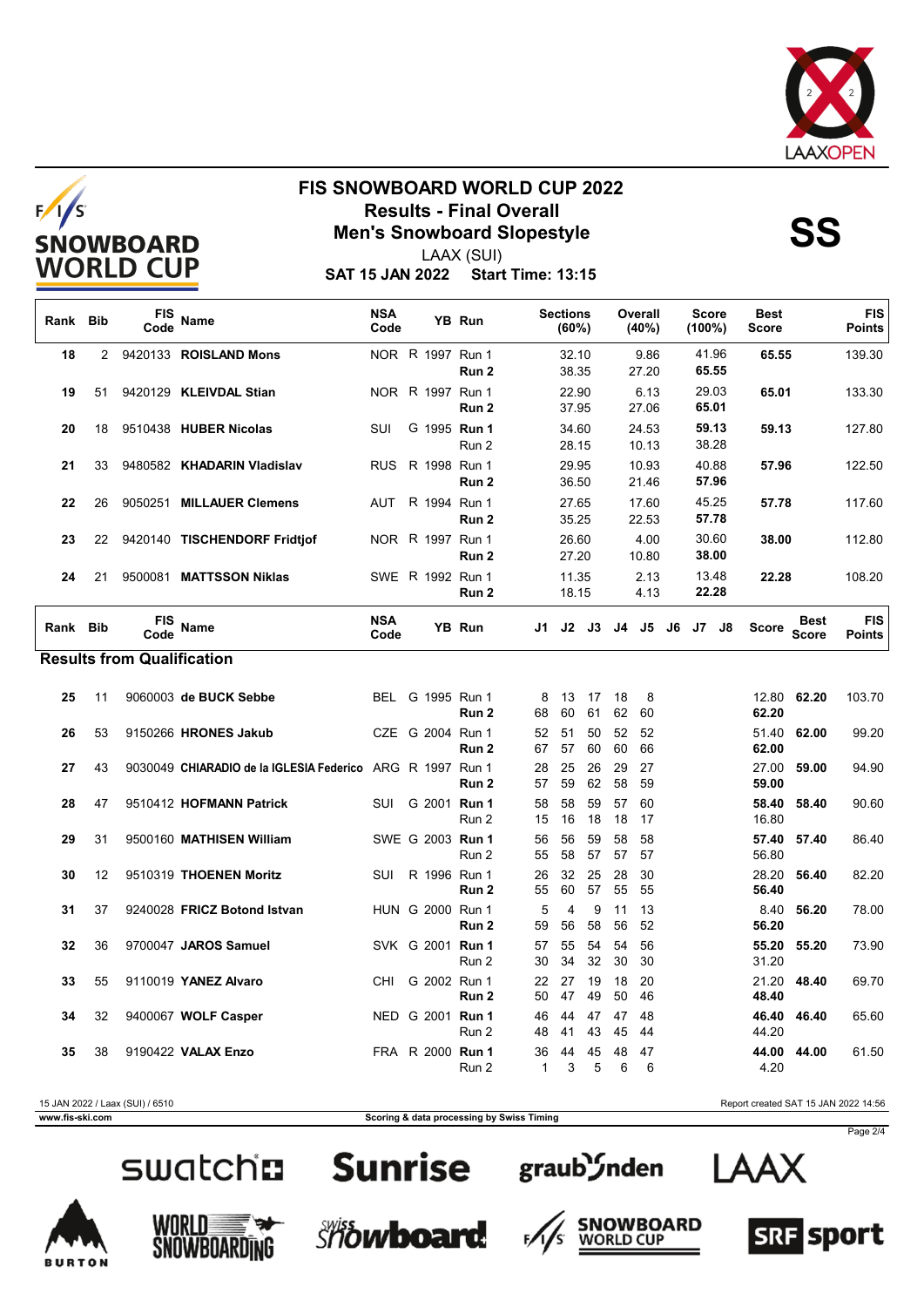



LAAX (SUI)

**SAT 15 JAN 2022 Start Time: 13:15**

| Rank | <b>Bib</b> | FIS<br>Code | Name                        | <b>NSA</b><br>Code |                  | YB Run           | J1.                  | J2                   | J3                   | J4                   | J5 I     | J6 | J7 J8 | Score                    | <b>Best</b><br><b>Score</b> | <b>FIS</b><br>Points |
|------|------------|-------------|-----------------------------|--------------------|------------------|------------------|----------------------|----------------------|----------------------|----------------------|----------|----|-------|--------------------------|-----------------------------|----------------------|
| 36   | 46         |             | 9510443 PUENTER Nick        |                    | SUI G 2002 Run 1 | Run 2            | 40<br>41             | 41<br>43             | 39<br>37             | 46<br>45             | 47<br>36 |    |       | 40.40                    | 42.60 42.60                 | 57.40                |
| 37   | 58         |             | 9400106 VERMAAT Sam         | NED.               | R 2005 Run 1     | Run 2            | 42<br>41             | 40<br>39             | 42<br>41             | 45<br>47             | 40<br>39 |    |       | 41.40                    | 41.80 41.80                 | 53.30                |
| 38   | 49         |             | 9290315 MAFFEI Alberto      | ITA.               | R 1995 Run 1     | Run 2            | 40<br>12             | 40<br>19             | 41<br>29             | 43<br>26             | 40<br>25 |    |       | 22.20                    | 40.80 40.80                 | 49.20                |
| 39   | 30         |             | 9290314 LIVIERO Nicola      | <b>ITA</b>         | R 1999 Run 1     | Run 2            | 34<br>5              | 37<br>4              | 43<br>$\overline{7}$ | 43<br>8              | 45<br>7  |    |       | 6.20                     | 40.40 40.40                 | 45.10                |
| 40   | 40         |             | 9510474 LOTORTO Alex        | SUI                | G 2004 Run 1     | Run <sub>2</sub> | 13<br>38             | 26<br>39             | 27<br>40             | 30<br>41             | 32<br>38 |    |       | 25.60<br>39.20           | 39.20                       | 41.00                |
| 41   | 42         |             | 1124981 YANG Wenlong        |                    | CHN G 1999 Run 1 | Run 2            | 32<br>19             | 37<br>18             | 40<br>17             | 40<br>15             | 43<br>16 |    |       | 38.40<br>17.00           | 38.40                       | 36.90                |
| 42   | 39         |             | 9480456 MATVEEV Mikhail     |                    | RUS G 1996 Run 1 | Run 2            | 2<br>33              | $\overline{2}$<br>33 | $\overline{2}$<br>35 | 4<br>36              | 4<br>35  |    |       | 2.80<br>34.40            | 34.40                       | 32.90                |
| 43   | 59         |             | 9290318 FRAMARIN Loris      | ITA.               | R 1998 Run 1     | Run 2            | 26<br>22             | 30<br>26             | 34<br>18             | 35<br>30             | 37<br>36 |    |       | 32.40<br>26.40           | 32.40                       | 28.80                |
| 44   | 27         |             | 9290265 ZULIAN Emil         | <b>ITA</b>         | G 1997 Run 1     | Run 2            | 15<br>22             | 17<br>24             | 16<br>21             | 20<br>20             | 19<br>16 |    |       | 20.60                    | 17.40 20.60                 | 24.70                |
| 45   | 35         |             | 9510288 BOESIGER Jonas      | SUI                | R 1995 Run 1     | Run 2            | 16<br>$\mathbf 1$    | 18<br>3              | 19<br>6              | 20<br>$\overline{2}$ | 14<br>4  |    |       | 3.20                     | 17.40 17.40                 | 20.60                |
| 46   | 50         |             | 9500128 BOSCH Anthon        |                    | RSA R 1996 Run 1 | Run <sub>2</sub> | $\overline{2}$<br>18 | 8<br>17              | 9<br>16              | 10<br>15             | 8<br>15  |    |       | 7.40<br>16.20            | 16.20                       | 16.50                |
| 47   | 57         |             | 9510403 GAUGER Wendelin     | SUI                | R 2000 Run 1     | Run 2            | 8<br>$\overline{7}$  | 12<br>8              | 13<br>6              | 15<br>9              | 13<br>5  |    |       | 12.20<br>7.00            | 12.20                       | 12.50                |
| 48   | 56         |             | 9380038 BRCIC Dante         |                    | CRO R 2004 Run 1 | Run 2            | 10<br>11             | 5<br>11              | 11<br>12             | 14<br>12             | 10<br>13 |    |       | 10.00<br>11.80           | 11.80                       | 8.40                 |
| 49   | 45         |             | 9250023 KRISTJANSSON Marino | <b>ISL</b>         | G 2000 Run 1     | Run 2            | $\overline{7}$<br>13 | 6<br>8               | 8<br>11              | 9<br>13              | 6<br>8   |    |       | 7.20<br>10.60            | 10.60                       | 4.30                 |
| 50   | 48         |             | 9220101 COCKRELL Billy      |                    | GBR R 1999 Run 1 | Run 2            | 8<br>9               | 7<br>9               | 5<br>6               | 5<br>8               | 5<br>4   |    |       | 7.20                     | 6.00 7.20                   | 0.20                 |
|      | 44         |             | 9560205 MEKINC Naj          |                    | SLO G 2001 Run 1 | Run 2            |                      |                      |                      |                      |          |    |       | <b>DNS</b><br><b>DNS</b> | <b>DNS</b>                  | 0.00                 |
|      | 4          |             | 9531241 HENKES Justus       |                    | USA R 2001 Run 1 | Run 2            |                      |                      |                      |                      |          |    |       | <b>DNS</b><br><b>DNS</b> | <b>DNS</b>                  | 0.00                 |
|      | 16         |             | 9420146 OLIMSTAD Markus     |                    | NOR G 1994 Run 1 | Run 2            |                      |                      |                      |                      |          |    |       | <b>DNS</b><br><b>DNS</b> | <b>DNS</b>                  | 0.00                 |

**www.fis-ski.com Scoring & data processing by Swiss Timing**

15 JAN 2022 / Laax (SUI) / 6510 Report created SAT 15 JAN 2022 14:56

Page 3/4







F,